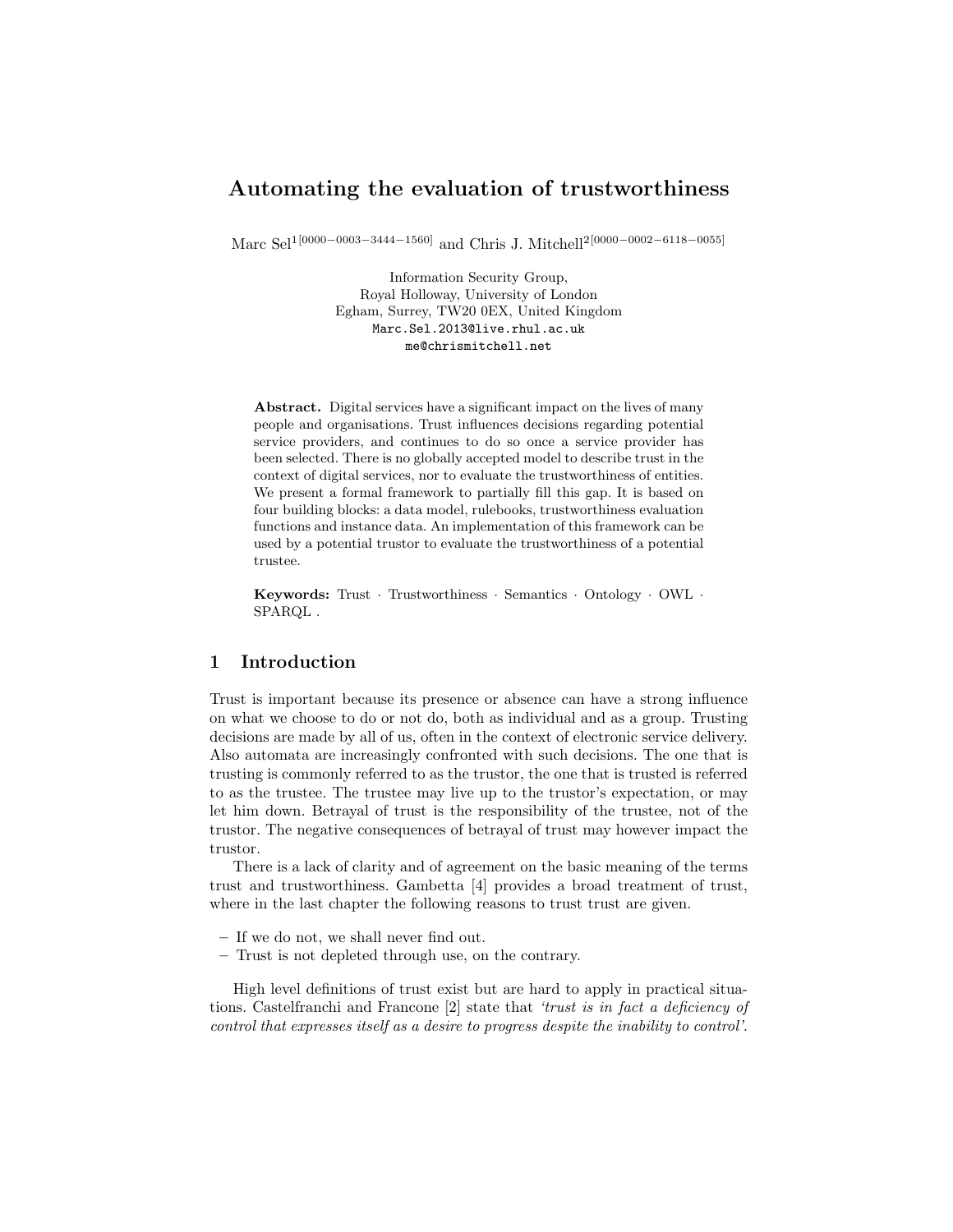#### 2 M. Sel and C.J. Mitchell

The term trust carries an ambiguous meaning, as it is used both as a positive and as a negative characteristic. In natural language, trust is perceived as a positive term, such as trust between husband and wife. However, Gollman [5] argues that trust is bad for security. It is remarkable that the European eIDAS Regulation [3], covering trust services and the provision thereof, does not include a definition of trust or trustworthiness.

In the execution of electronic transactions, there are often controls in place, based on service providers such as Trusted Third Parties (TTPs) who claim they can be trusted. However, the use of TTPs based on a Public Key Infrastructure (PKI) lacks a clear definition of trust. In this case trust is expressed through PKI policies which consist of sets of documents, including Certificate Policies and Practise Statements. Semantics is expressed in natural language and formalisms such as Object Identifiers and XML Schema Definitions, which are poor in expressing meaning. Huang and Nicol [6] state that the major PKI specification documents do not precisely define what trust means in PKIs. Rather there are implicit trust assumptions embedded, some of which may not always be true. Such implicit trust assumptions may cause relying parties to have differing understandings about the meaning of certificates and trust.

We address the aforementioned problem by defining a framework that includes a structured process to define requirements, a data model and trustworthiness evaluation functions that are based on these requirements and transformations that adapt real world data to the data model, allowing the transformed data to be stored in a graph database. The practical feasibility of the framework has been demonstrated by a partial implementation of the data model in the Ontology Web Language (OWL), of the evaluation functions in SPARQL, and of the transformations in XSLT. The resulting data was stored in a GraphDB database. The framework allows the use of the semantic interpretations specified by the data model in the evaluations and their outcomes.

The remainder of this article is structured as follows. Section 2 describes the  $\mathcal{TE}$  framework and its components. Section 3 describes a partial implementation of the framework, including the creation of instance data based on real-world information and the performance of trustworthiness evaluations on this data. Section 4 presents related work. Section 5 gives conclusions and ideas for future work. The appendix contains selected results from the execution of a sample evaluation as specified in Section 3.

# 2 The  $\mathcal{TE}$  framework

The objective of the  $\mathcal{TE}$  framework is to allow a potential trustor to evaluate the trustworthiness of a potential trustee. This evaluation is based on verifying whether a set of rules is satisfied by particular instance data. The framework contains four classes of components: a data model, rulebooks, trustworthiness evaluation functions, and instance data about the potential trustees and their context.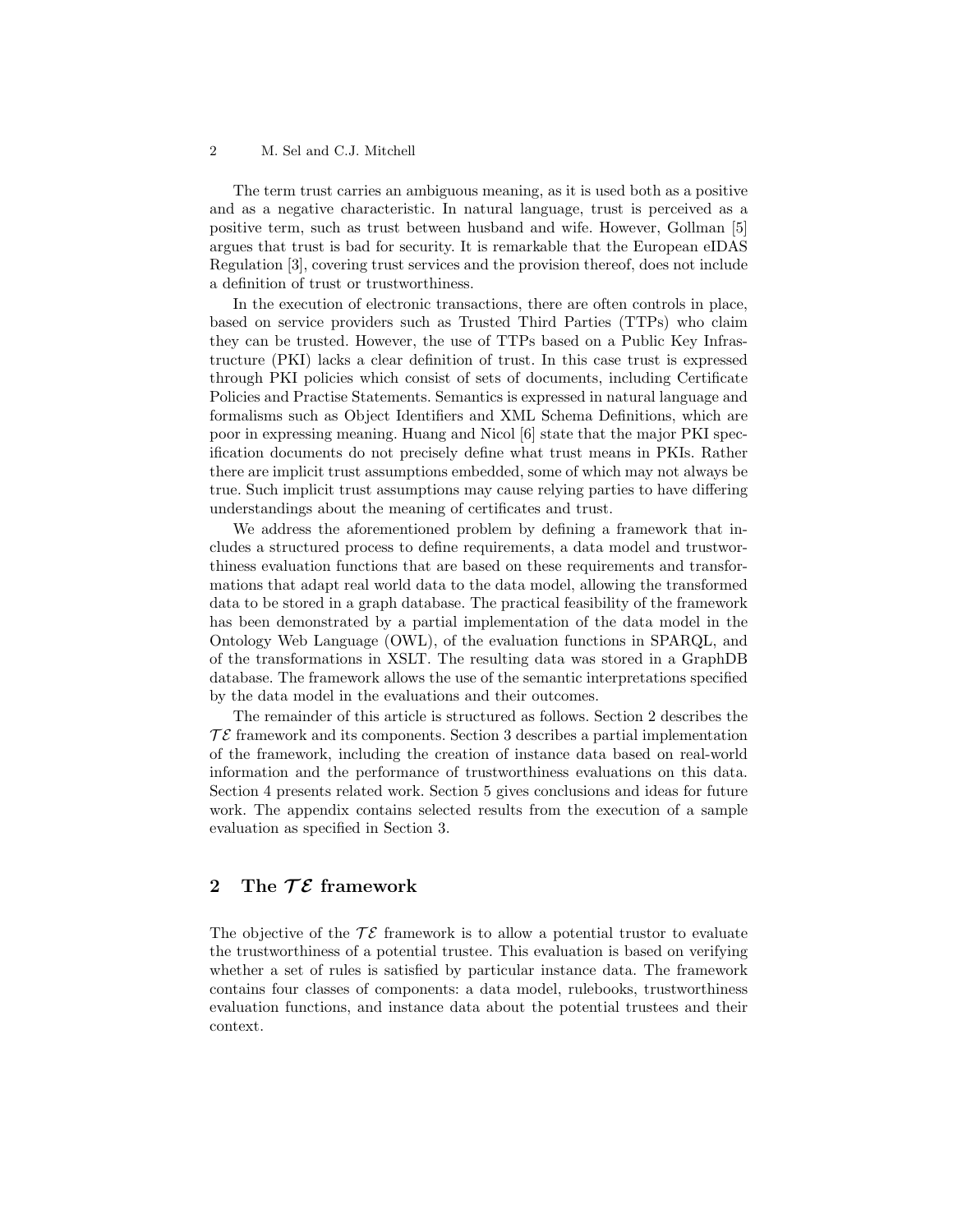#### 2.1 Defining trustworthiness

The following working definition of trustworthiness is used in the remainder of the article. Trustworthiness is a characteristic of an entity, where entities include persons, ICT systems, organisations and information artefacts, with the properties given below. An entity can be qualified as being ex-ante or ex-post trustworthy, as follows.

- When an entity is qualified as ex-ante trustworthy a trustor can have reasonable expectations that future interactions and their outcomes will be consistent with what has been communicated or committed by the trustee. This is also called forward-looking trustworthiness.
- When an entity is qualified as ex-post trustworthy a trustor can have reasonable expectations that the outcome of a transaction performed in the past can be relied upon. This is also called backward-looking trustworthiness.

#### 2.2 Requirements

The requirements for the framework were developed on the basis of a literature review and the requirements developed in the Horizon2020 FutureTrust project<sup>1</sup> work packages [11], [12]. Requirements from both sources were combined into the following set of integrated requirements.

- $-$  IR1 Semantic definition of trustworthiness: As a participant in an electronic ecosystem I can understand the meaning of trustworthiness of participants I plan to engage with, so that I can make an informed decision on whom to interact with.
- $-$  IR2 Transparency: As a participant in an electronic ecosystem where I have access to a function that allows me to evaluate trustworthiness of other participants, I can access all information (including inputs used and operations performed) of this function in a transparent<sup>2</sup> way, so that I can understand the factors that contribute to trustworthiness and their mapping on evidence such as qualifications of entities.
- $-$  IR3 Linked and unique identity: As a participant in an electronic ecosystem where I have access to a function that allows me to evaluate the trustworthiness of other participants, I can rely on this function combining all information about participants available within the ecosystem, so that I can claim the outcome of the trustworthiness evaluation is based on all information known about the evaluated participant.
- IR4 Competently acting in role As a participant in an electronic ecosystem I have access to and I can demonstrate that I accept the definitions of roles, the qualifications that are required per role, and how these qualifications are demonstrated by participants, so that I can verify these arguments are suitable to support the reliance I want to take on the outcome of the reasoning.

<sup>1</sup> http://www.futuretrust.eu

 $2$  The term 'transparent' is used as defined in the Oxford English Dictionary figurative meaning, as 'frank, open, candid, ingenuous' and 'Easily seen through, recognized, understood, or detected; manifest, evident, obvious, clear.'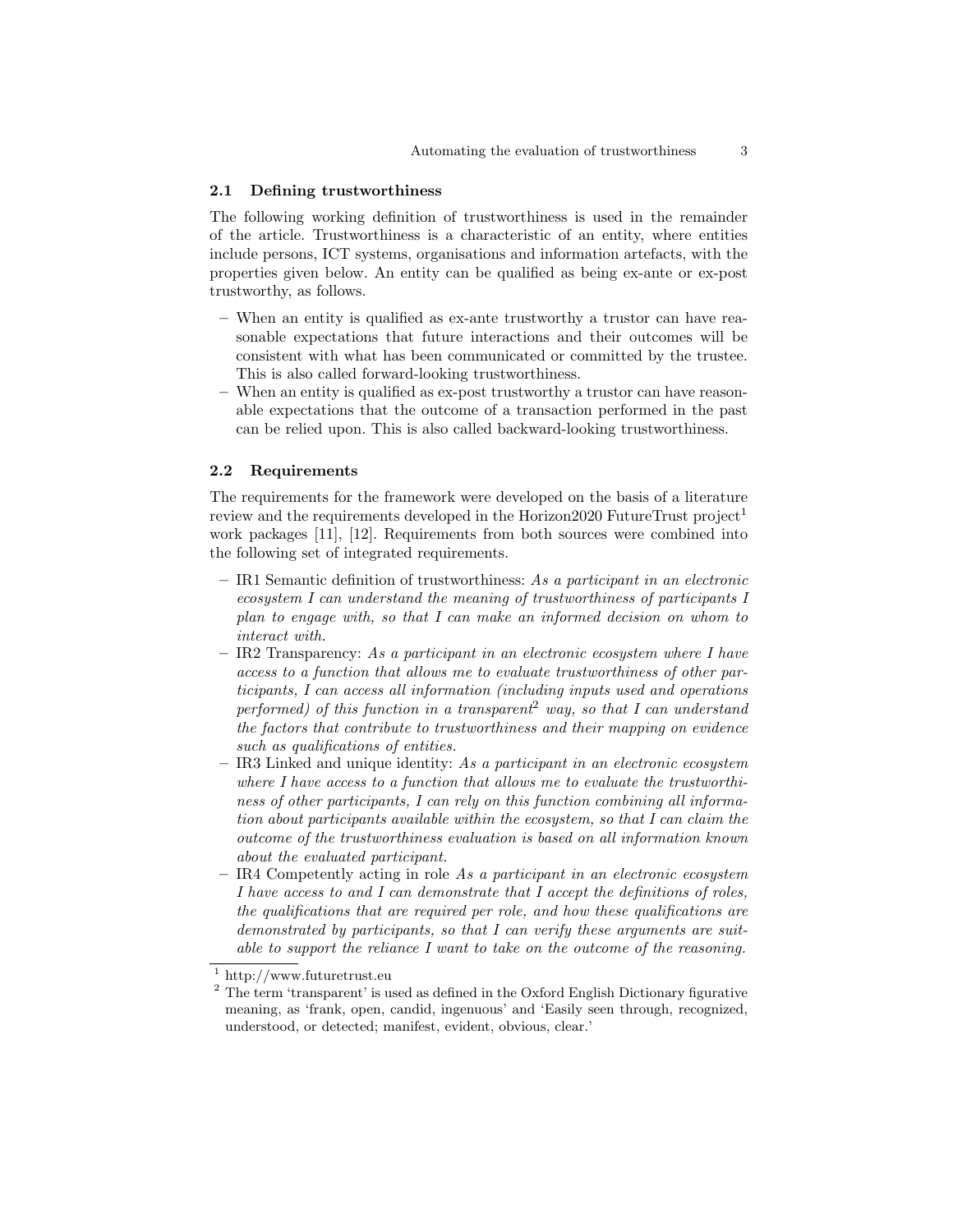- 4 M. Sel and C.J. Mitchell
- IR5 Governance, security and controls: As a participant in an electronic ecosystem I can understand the governance, security safeguards and controls that are in place within the ecosystem, so that I can claim the outcome of the trustworthiness evaluation took into consideration that the ecosystem meets good practices regarding these topics.
- IR6 Policy choices: As a possible participant in an electronic interaction I can determine the information and the reasoning justifying that a participant is qualified as trustworthy, so that I can verify that information and reasoning are compatible with the way I want to rely on the reasoning's outcome.
- IR7 Obtaining credible data: As a participant in an electronic ecosystem I can understand the origin and the type of data that is used in the evaluation of trustworthiness of participants, so that I can claim the outcome of the trustworthiness evaluation is based on credible data.

#### 2.3 Framework participants

The framework positions participants within an ecosystem, structured in three planes as depicted in Figure 1. They may invoke services provided by participants from any plane. The enabler plane consists of the participants whose role is to enable trustworthiness, and it also contains the rulebooks and the trustworthiness evaluation functions which are available to all participants. The roles in this plane are as follows.



Fig. 1. Planes in a trustworthy ecosystem

– Authentic Source (AS) role. An authentic source holds a mandate to register and validate information about entities and makes this information available. The mandate can be a document that has legal validity because it is published in an official journal or because it is accepted to be binding through a contract or membership agreement.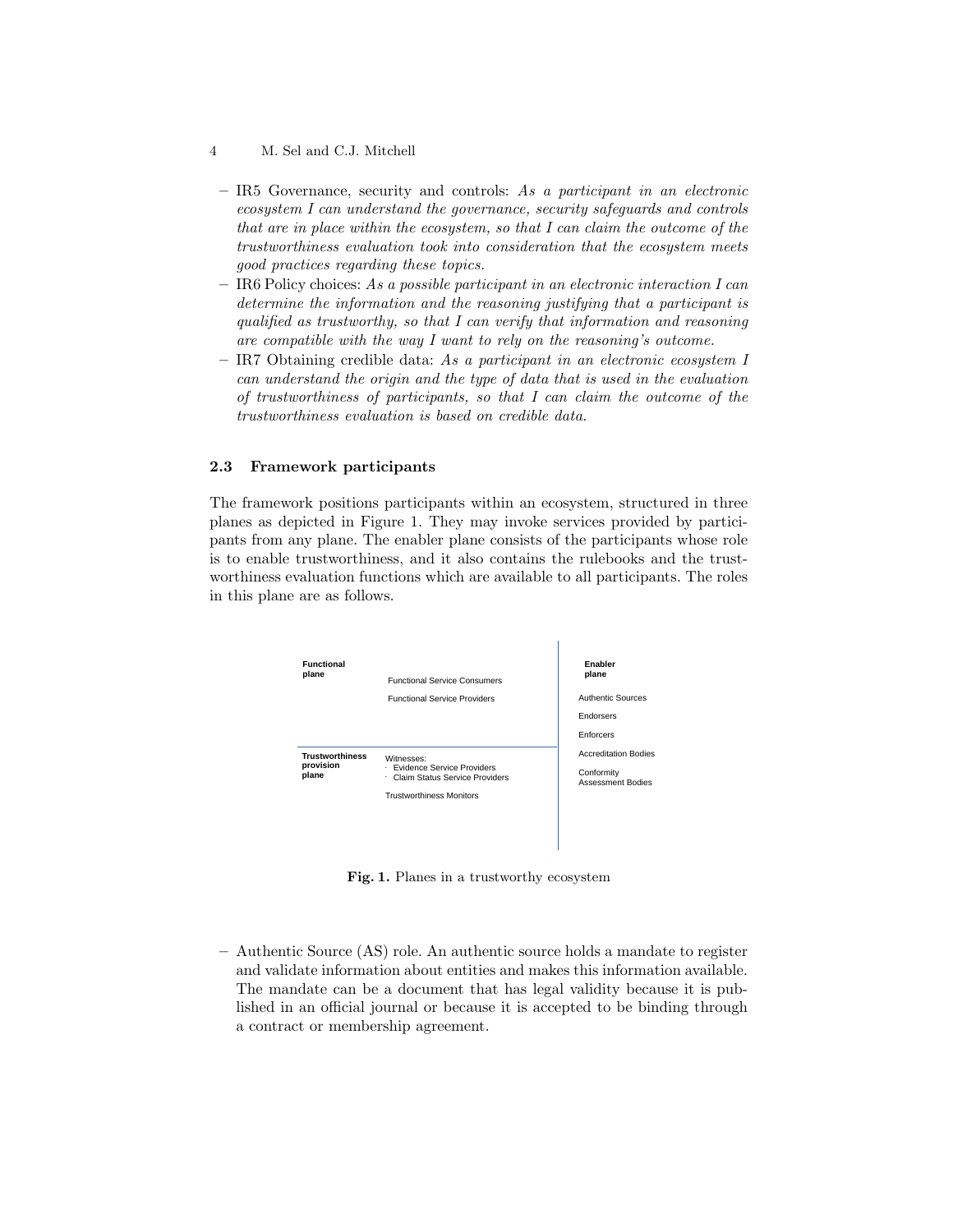- Endorser (EnDo) role. An endorser expresses its publicly visible approval for a rulebook through its endorsement, and makes information on responsibility, accountability, and authority to implement security governance available either itself or endorses information made available by others.
- Enforcer (EnFo) role. An enforcer is an entity with power to enforce consequences among participants. An enforcer acts as arbiter or judge and provides the possibility for redress. Enforcement is outside the proposed system<sup>3</sup> , but information about whether enforcement is available can be captured and reasoned about.
- Accreditation Body (AB). An accreditation body<sup>4</sup> is an entity that performs accreditation, i.e. the independent evaluation of conformity assessment bodies against recognised criteria for their impartiality and competence. An AB accredits participants in the role of a Conformity Assessment Body.
- Conformity Assessment Body (CAB) role. A CAB assesses the conformity of participants and their services against relevant criteria, and provides assurances of conformity in the form of attestations.

The trustworthiness provision plane involves participants that provide trustworthiness services. The principal roles in this plane are as follows.

- Evidence Service Provider (EvSP) role. An EvSP creates information that serves as evidence. It includes traditional Trust Service Providers such as Certification Authorities, Identity Providers, Attribute Providers, (Remote) Signature Services, Time Stamp Services, etc.
- Claim Status Service Provider (CsSP) role. A CsSP provides status information regarding claims, e.g. verifying a response to an authentication request, or verifying an electronic commitment or signature.
- Trustworthiness Monitor (TwsMo) role. A participant in this role monitors the provision of services by EvSPs and CsSPs and attests to this.

The functional plane consists of participants that act in the role Functional Service Providers (FuSPs), that offer business services, and Functional Service Consumers (FuSCs), that interact with FuSP services.

#### 2.4 Data model

Predicates are used to model the data points that are used for trustworthiness evaluation. The purpose of the predicates is to represent things from the real

<sup>&</sup>lt;sup>3</sup> One may evaluate the trustworthiness of a credit card provider in a variety of ways, for example that once all other possibilities are exhausted, potential disagreements will be settled before a court of law (an enforcer). Courts of law and all things legal are outside the credit card scheme. Nevertheless I can reason about whether the presence of such an enforcer improves the outcome of evaluation of trustworthiness. Marsh [13] Section 8.5 provides a detailed discussion of the role of an enforcer.

<sup>4</sup> Regarding the roles of Accreditation Body and Conformity Assessment Body, the terminology of ISO/IEC 17000:2020 [7] is adhered to.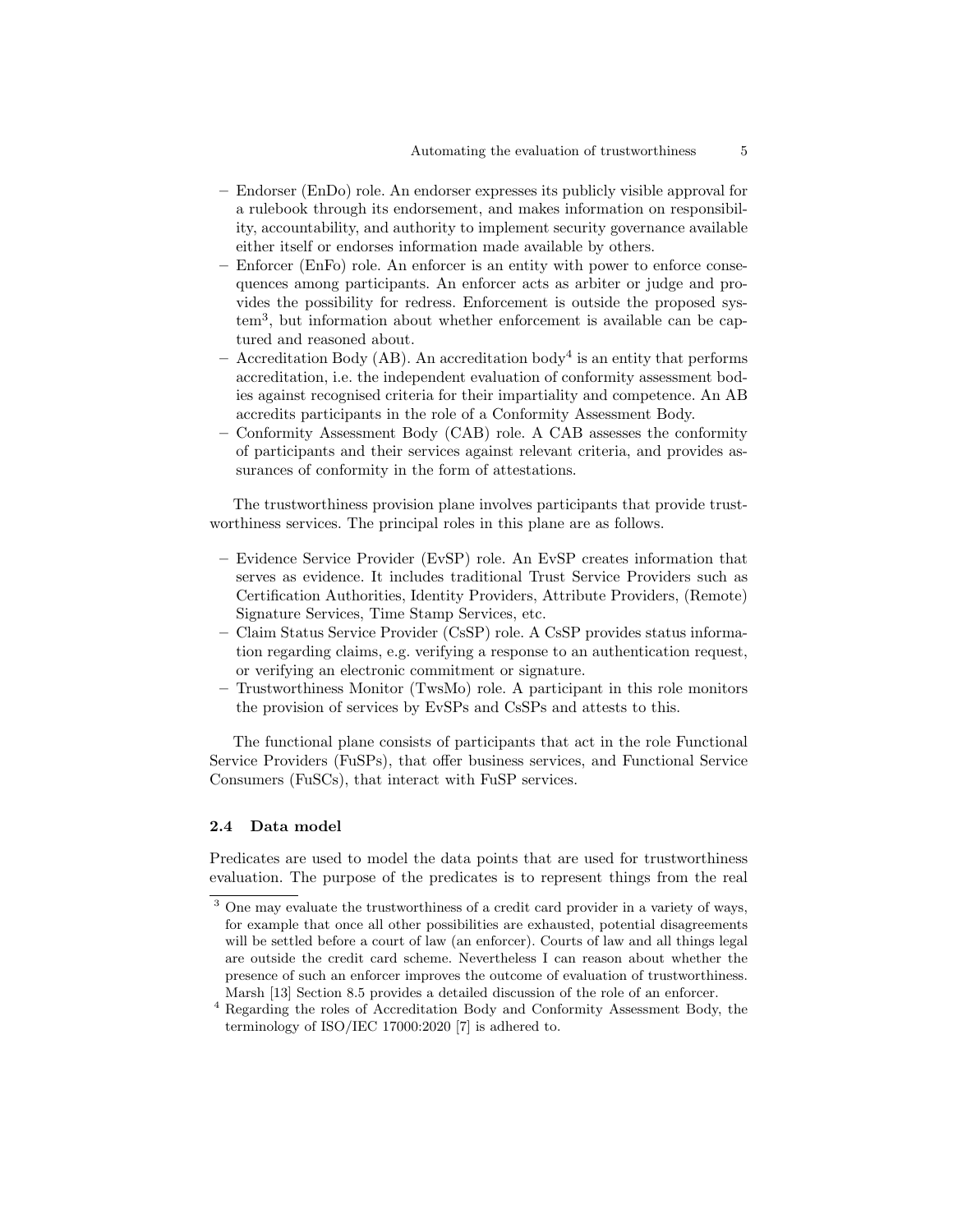world, so that they can be reasoned with. To refer to terms within a predicate, a projection function is used. It can be distinguished from the corresponding predicate by the use of a calligraphic letter in the first position. For example Predicatename(term<sub>1</sub>, term<sub>2</sub>) is a predicate, and Predicatename(term<sub>1</sub>, term<sub>2</sub>) is a projection function. 15 predicates were specified, of which a selection is listed below. S always refers to the Subject.

- $-$  Actor(X), an entity without any attestation
- Attestation $(a_{id}, T)$ , where  $a_{id}$  = the identity of the issuer of the attestation and triple  $T = \{S, A, V\}$  where A refers to Attribute and V to Value
- $-$  Participant(X)
- Base role specified as  $Attention(a_{id}, (S, roleTypeBase, V)$  where V refers to an instance of a role type
- Accreditation( $a_{id}$ , (S, accreditedFor, N) where N refers to Norm
- Conformance( $a_{id}$ , (S, doesConformTo, N) where N refers to Norm
- LegalQualification( $a_{id}$ , (S, legalQual, L) where L refers to a a legal qualification such as a law, regulation, act, or decree

#### 2.5 Rulebooks

The purpose of a rulebook is to formally capture an understanding of what trustworthiness means in a particular context, where this understanding is captured in the form of constraints. A rulebook contains a mandatory and a discretionary part. The mandatory constraints verify the basis for relevant execution of the discretionary rules. The latter can be selected by a potential trustor to configure a policy for trustworthiness evaluation.

Two rulebooks were created inspired by the eIDAS Regulation [3] and according to the specification described in Section 2.2. Rulebook  $\beta_{AE}$  allows the evaluation of the trustworthiness of an ecosystem, and  $\beta_{AP}$  of a participant.

Both rulebooks were constructed as follows. IR1 is addressed by formulating the rules that are derived from the requirements in First Order Logic (FOL) using a taxonomy of data points that have a truth-functional interpretation. While FOL adds value by its truth-functional interpretation, the implementation refines this by using the Organization (ORG) ontology [20] and the Provenance (PROV-O) ontology [19]. This improves interpretation because the ontologies are written in OWL, which allows expression of fine-grained constraints and provides an interpretation in natural language.

Dedicated rules were elaborated, addressing the requirements IR2, IR3, IR4 and IR5 as follows. IR2 is addressed by making the data model, the rules and the trustworthiness evaluation functions publicly available, by using instance data from publicly available sources, and by the specification of IR2 rules. Mandatory rules specify requirements on existence and identification of the rulebook and naming of participants. Discretionary rules specify requirements on the existence of participants in specific roles.

IR3 is addressed by a mandatory rule regarding the uniqueness of identity. Discretionary rules speficy requirements on identity attestation regarding selfattestation, increasingly stringent third-party attestation and legal attestation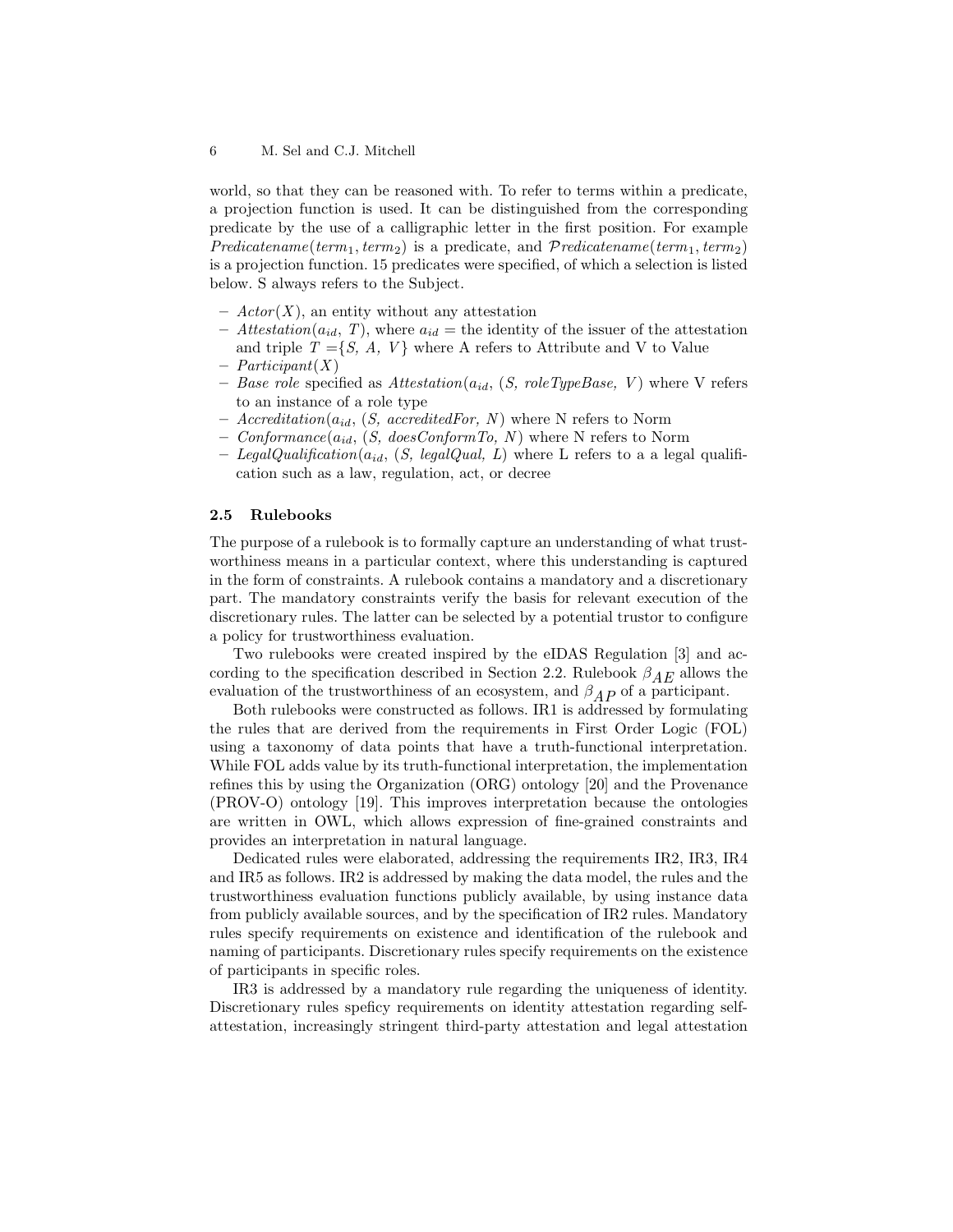of identity. IR4 is addressed by a mandatory rule on role attestation regarding self-attestation, and discretionary rules specify increasingly stringent attestation requirements for the different roles, including the legal attestation of roles. IR5 is addressed by discretionary rules that cover disclosure and segregation of duty.

IR6 is addressed by keeping the number of mandatory rules minimal, and allowing the potential trustor to select discretionary rules that correspond best to its policy. IR7 is addressed by selection criteria for data sources from where the instance data will be generated.

A selection of rules is shown in Table 1.  $S_{pt}$  corresponds the set of participants and  $S_{abr}$  corresponds to the set of role attestations. Projection functions are used, e.g.  $Attention_{t_{sub}}(A)$  refers to the subject of attestation A.

| $\beta_{IR4\text{-}M01}$ | A participant's base roles must be self- $\forall X \in S_{pt} \exists A_1, A_2 \in S_{abr}$                       |                                                                                                                                                                     |
|--------------------------|--------------------------------------------------------------------------------------------------------------------|---------------------------------------------------------------------------------------------------------------------------------------------------------------------|
|                          | attested                                                                                                           | $(\mathcal{A}t testation_{t_{sub}}(A_1) = f_{id}(X))$                                                                                                               |
|                          |                                                                                                                    | $\wedge$ Attestation <sub>tatt</sub> (A <sub>1</sub> ) = roleTypeBase                                                                                               |
|                          |                                                                                                                    | $\wedge$ Attestation <sub>t<sub>sub</sub></sub> $(A_2) =$ Attestation <sub>a<sub>id</sub></sub> $(A_1)$                                                             |
|                          |                                                                                                                    | $\Lambda$ Attestation <sub>t<sub>att</sub></sub> $(A_2)$ = roleTypeBase                                                                                             |
|                          |                                                                                                                    | $\Lambda$ Attestation <sub>t<sub>val</sub></sub> $(A_2) =$ Attestation <sub>t<sub>val</sub></sub> $(A_1)$                                                           |
|                          | $\beta_{IR4-D027A-AP}$ If the selected participant acts in the role $\exists A_1, A_2, A_3 \in S_{attn}$           |                                                                                                                                                                     |
|                          | of an evidence service provider                                                                                    | $\mathcal{A}t testation_{t_{sub}}(A_1) = f_{id}(P_1)$                                                                                                               |
|                          | then this role must be attested to as con- $ \wedge$ Attestation <sub>t<sub>att</sub></sub> $(A_1)$ = roleTypeBase |                                                                                                                                                                     |
|                          | forming to the requirements of an eIDAS $\wedge$ Attestation <sub>trial</sub> $(A_1) = R_{EvSP}$                   |                                                                                                                                                                     |
|                          |                                                                                                                    | TSP by inclusion in a European Trusted $\wedge$ Attestation <sub>t<sub>syp</sub> <math>(A_2) =</math> Attestation<sub>t<sub>syp</sub></sub><math>(A_1)</math></sub> |
|                          | List by a trustworthiness monitor                                                                                  | $\wedge$ Attestation <sub>t<sub>att</sub></sub> $(A_2) = i s$ RegisteredIn                                                                                          |
|                          |                                                                                                                    | $\wedge$ Attestation <sub>t<sub>yal</sub></sub> $(A_2) = eIDASTrustList$                                                                                            |
|                          |                                                                                                                    | $\wedge$ Attestation <sub>t<sub>sub</sub></sub> $(A_3) =$ Attestation <sub>a<sub>id</sub></sub> $(A_2)$                                                             |
|                          |                                                                                                                    | $\Lambda$ Attestation <sub>tatt</sub> (A <sub>3</sub> ) = roleTypeBase                                                                                              |
|                          |                                                                                                                    | $\land$ Attestation <sub>t<sub>val</sub></sub> $(A_3) = R_{TwsMo}$                                                                                                  |
| $\beta$ IR4-D304-AP      |                                                                                                                    | If the selected participant is an evidence $\exists P_1, P_{TwsMo} \in S_{PT} \exists A_1, A_2, A_3, A_4 \in S_{attn}$                                              |
|                          | service provider or claim status provider, $(\mathcal{A}ttestation_{t_{sub}}(A_1) = f_{id}(P_1))$                  |                                                                                                                                                                     |
|                          | it must be monitored by a trustworthiness $\wedge$ Attestation <sub>tatt</sub> $(A_1) =$ role TypeBase             |                                                                                                                                                                     |
|                          | monitor attested by a legal act                                                                                    | $\wedge$ Attestation <sub>t<sub>val</sub></sub> $(A_1) = (R_{EvSP} \vee R_{CsSP})$                                                                                  |
|                          |                                                                                                                    | $\wedge$ Attestation <sub>t<sub>sub</sub> <math>(A_2) = f_{id}(P_{TwsMo})</math></sub>                                                                              |
|                          |                                                                                                                    | $\Lambda \text{ } Attestation_{t_{att}}(A_2) = roleTypeBase$                                                                                                        |
|                          |                                                                                                                    | $\wedge$ Attestation <sub>t<sub>val</sub></sub> $(A_2) = R_{TwsMo}$                                                                                                 |
|                          |                                                                                                                    | $\Lambda$ Attestation <sub>a<sub>id</sub></sub> $(A_3) = f_{id}(P_{TwsMo})$                                                                                         |
|                          |                                                                                                                    | $\land$ Attestation <sub>t<sub>sub</sub></sub> $(A_3) = f_{id}(P_{TwsMo})$                                                                                          |
|                          |                                                                                                                    | $\wedge$ Attestation <sub>t<sub>att</sub></sub> (A <sub>3</sub> ) = doesSupervise                                                                                   |
|                          |                                                                                                                    | $\wedge$ Attestation <sub>t<sub>ral</sub></sub> $(A_3) = f_{id}(P_1)$                                                                                               |
|                          |                                                                                                                    | $\Lambda$ Attestation <sub>t<sub>sub</sub></sub> $(A_4) = f_{id}(P_{TwsMo})$                                                                                        |
|                          |                                                                                                                    | $\wedge$ Attestation <sub>tatt</sub> (A <sub>4</sub> ) = legalQual                                                                                                  |
|                          |                                                                                                                    | $\wedge$ Attestation <sub>t<sub>val</sub></sub> $(A_4) = uri$                                                                                                       |
|                          |                                                                                                                    |                                                                                                                                                                     |

Table 1. Sample rules from rulebook  $\beta_{AP}$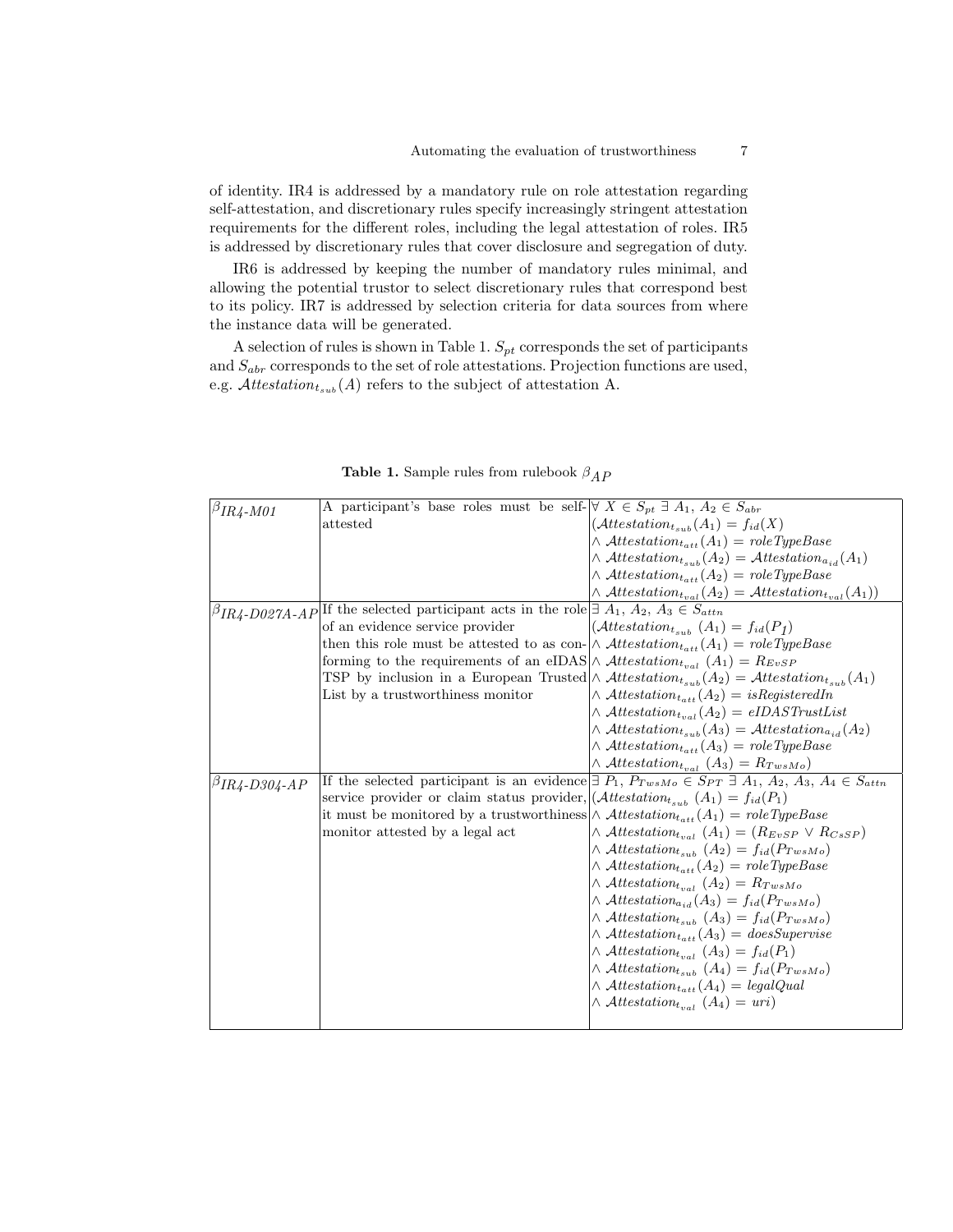#### 2.6 Trustworthiness evaluation

The trustworthiness evaluation function  $tweeval_{AE}$  is invoked by a trustor to assist in deciding to what extent an ecosystem represented by instance data can be regarded as trustworthy.

twseval  $_{AE}(R_{id}, \{DiscretionaryRules\}, InstanceData)$ 

where

- $R_{id}$  identifies the applicable rulebook,
- {DiscretionaryRules} denotes the set of discretionary rules selected by the trustor, and
- InstanceData identifies the instance data that is to be used.

Execution of the function includes verification of the mandatory rules of the selected rulebook. The function returns true when all of the evaluated rules return true. True means that the evaluated ecosystem meets the constraints specified in the rules, which is an indication of trustworthiness. The function returns false when at least one of the evaluated rules returns false. False means that the evaluated ecosystem does not meet the constraints specified in the rules, which is an indication of a lack of trustworthiness.

The trustworthiness evaluation function  $twseval_A p$  is used to verify that a participant is trustworthy.

 $twseval_{AP}(RBK_{id}, P_1, \: target\_base\_role\_X, \: \{DiscretionaryRules\}, \:InstanceData, \: \{Norms\})$ 

where

- $RBK_{id}$  denotes the identification of the applicable rulebook,
- $-$  X denotes the identification of the potential trustee,
- target base\_role\_X denotes the target base role of  $X$ , i.e. the role the trustor would expect the trustee  $X$  to act in,
- $-$  {DiscretionaryRules} stand for the set of discretionary rules selected by the trustor, which allows to configure a trustworthiness evaluation policy, and
- $-$  InstanceData denotes the reference to the instance data that is to be used,
- {Norms} denotes the set of discretionary norms (i.e. legal acts and technical standards) the trustee is expected to provide attestations of conformity assessment to.

The function returns *true* or *false* for each of the evaluated rules.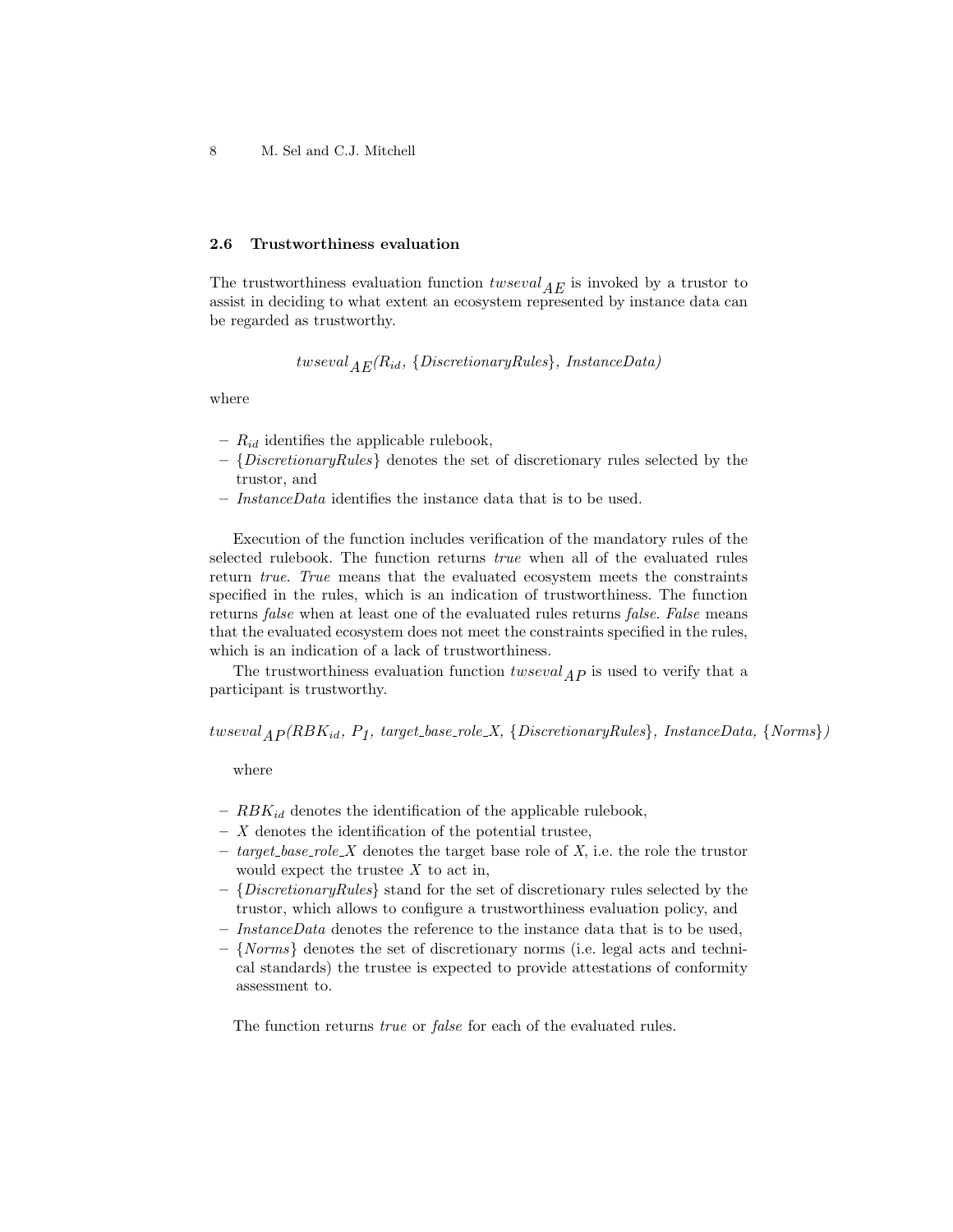#### 2.7 Instance data

For the trustworthiness evaluation to be based on credible data, such data must come from authoritative sources that allow access to data that corresponds to one or more predicates. This leads to the following selection criteria. The data source must offer data that is specified in the data model, it must be authoritative for this data, it must include a description of its meaning, and the data must be available in a machine readable format.

There are a number of data sources capable of providing data corresponding to one or more predicates. The current implementation limits itself to data sources in the public domain. On the basis of the selection criteria, the European Trusted Lists<sup>5</sup> and the Linked Open Data source FactForge<sup>6</sup> were selected as data sources for information about companies. On the same basis, a FOAF file from Elsevier's Mendeley Data Search (described by Petrovic and Fujita [16]) and one of the first author's X.509 certificates, produced by the Belgian national identity register, were used as data sources about natural persons.

### 3 Implementation

The framework was implemented in a front-end and a back-end layer. The front end layer contains the  $\mathcal{TE}$  data model, created using Protégé [14], and transformation programs<sup>7</sup> that download information from the data sources and transform it according to the  $\mathcal{TE}$  data model, and SPARQL queries whose answers allow to verify the satisfaction of the rules. The back end layer stores the downloaded information as instance data in an Ontotext GraphDB database<sup>8</sup>.

The implementation was limited to the evaluation of ex-ante trustworthiness. An evaluation of an entity as a potential trustee involves the following steps. The trustor must connect to the database that holds the instance data, select the discretionary rules of its choice and execute the queries that correspond to the mandatory and selected rules. The query results allow to verify satisfaction of the rules.

Part of an evaluation of an evidence service provider is provided as example. The rules from Table 1 were used, specifying discretionary rules on role attestation. Table 3 shows the results of a query that selects evidence service providers and the provenance of their role attestation. The selection shows a.o. two role attestations for Zetes. The first is based on the Belgian Trusted List and demonstrates satisfaction of IR4-D027A-AP. The second is self-attested and derived from the Zetes website. This demonstrates satisfaction of IR4-M01. Table 4 shows the results of a query that selects participants and their legal attestation. The legal norm can be seen in the right-most column. The selection shows

<sup>5</sup> https://ec.europa.eu/tools/lotl/eu-lotl.xml

<sup>6</sup> http://factforge.net

<sup>7</sup> Developed in a combination of Java and Extensible Stylesheet Language Transformations [21] (XSLTs).

<sup>8</sup> https://graphdb.ontotext.com/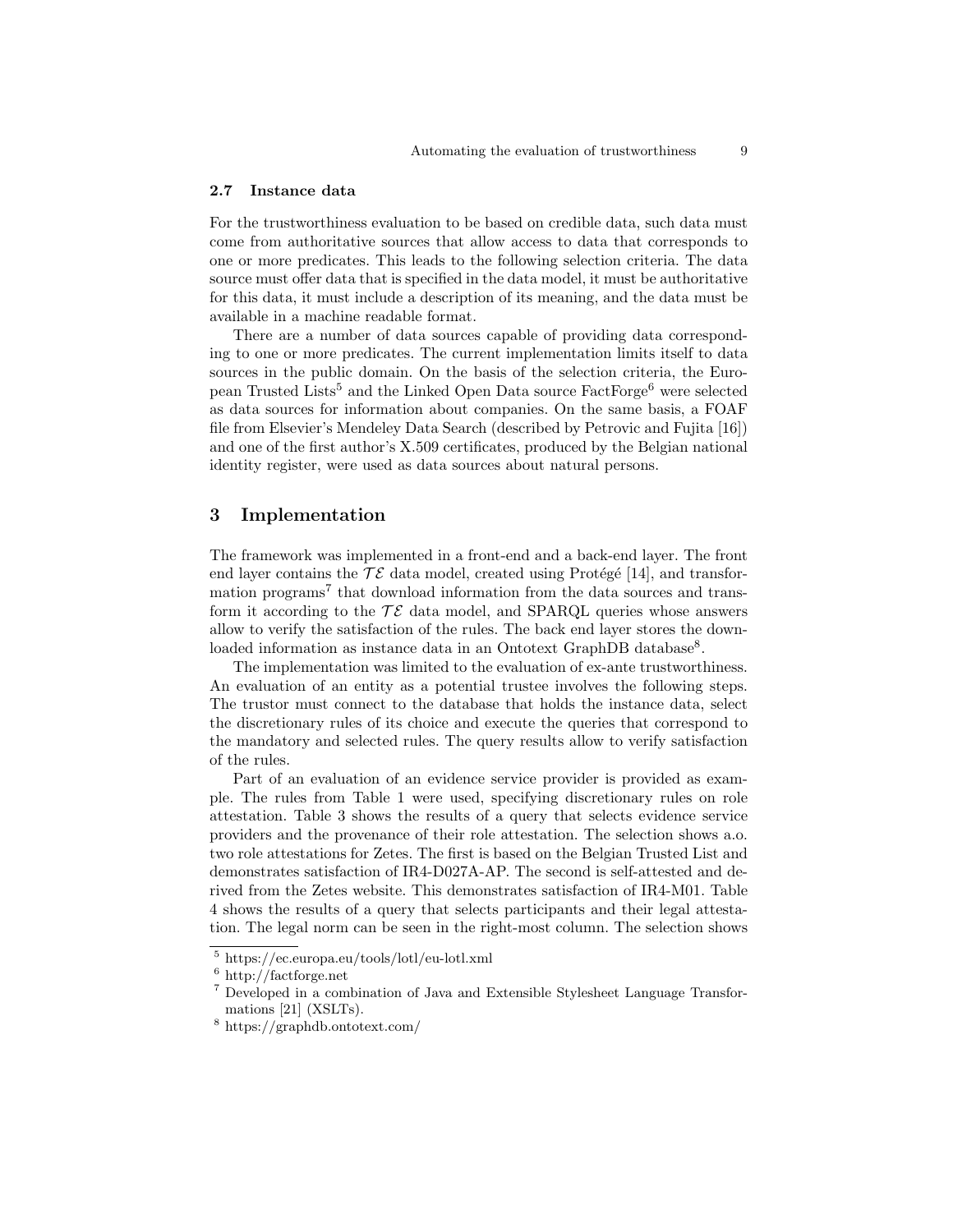#### 10 M. Sel and C.J. Mitchell

that the legal attestation of Zetes is based on its Certificate Practise Statement, which demonstrates satisfaction of IR4-D304-AP.

The implementation is available online at the following URLs.

- The data model: http://www.marcsel.eu/onto/te/te-data-model.owl.
- A set of instance data: http://www.marcsel.eu/onto/te/DBL.owl.
- The rulebook  $\beta_{AE}$ : http://www.marcsel.eu/onto/te/RuleBook-BAE-FOL.pdf.
- The rulebook  $\beta_A p$ : http://www.marcsel.eu/onto/te/RuleBook-BAP-FOL.pdf.
- Trustworthiness evaluation queries that verify satisfaction of the  $\beta_{AP}$  rulebook: http://www.marcsel.eu/onto/te/RuleBook-BAP-SPARQL.txt.

## 4 Related work

The  $\mathcal{TE}$  framework was compared with related work. Its model and reasoning approach are most closely related to Bernabé's  $SOFIC/Tust-DSS$  approach [1]. The main similarities are the following.

- Both use the formalisms of an ontology and rules with the aim to support trust-related decisions.
- Both import other ontologies to improve interoperability.

The main differences are the following.

- SOFIC/Trust-DSS approach focuses on decisions related to cloud service providers while the  $\mathcal{TE}$  model addresses the broader setting of a potential trustor and a potential trustee.
- The SOFIC/Trust-DSS approach bases its trust-related decision support on an ontology which is security based. The  $\mathcal{TE}$  model integrates security data points but does not limit itself to those.
- The SOFIC/Trust-DSS approach involves significant manual effort for the manual translation of observations about a service providers into instances of a SOFIC class, and for the manual customisation of rules in function of what needs to be assessed. The  $\mathcal{TE}$  model has automated this translation by the use of XSL, and includes the concept of a rulebook which consists of pre-specified rules.
- The SOFIC/Trust-DSS approach is open to a variety of data sources and rules may be created for specific cases. The  $\mathcal{TE}$  model demonstrated its working on actual data imported through the data import and transformation mechanism where the data is formalised in description logic.
- The SOFIC/Trust-DSS approach uses data aggregation and quantification. The  $\mathcal{TE}$  model does not, because it is hard if not impossible to define semantics for numbers (what one person rates as 0.7 might be rated otherwise by another person).

A high-level comparison with other related work is given in Table 2.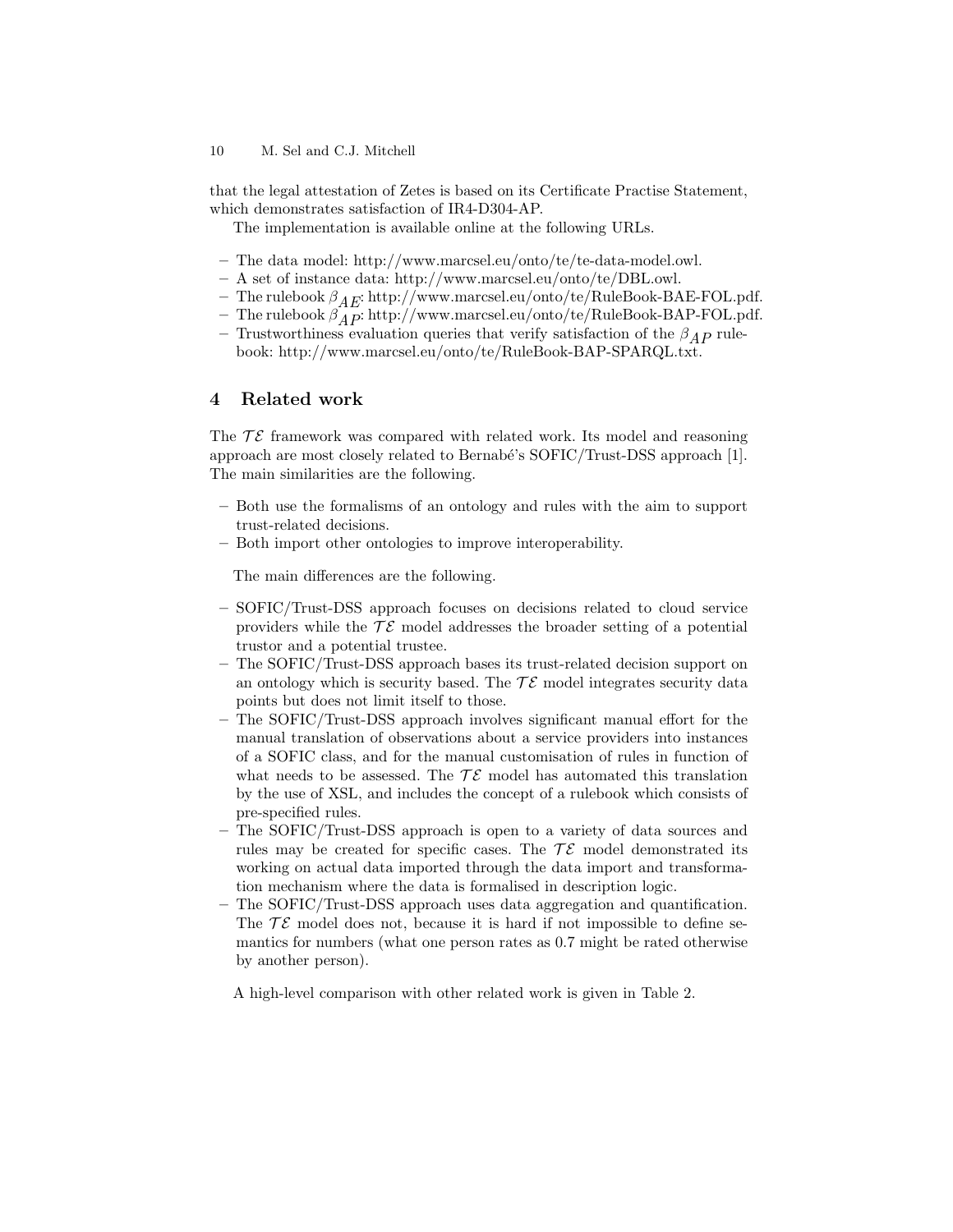| Model                  | Main objectives                                | <b>Representation formalism</b>                                                        | Reasoning                   |
|------------------------|------------------------------------------------|----------------------------------------------------------------------------------------|-----------------------------|
| Bernabé <sup>[1]</sup> |                                                | Decision Support System for Security Ontology For the Inter-SWRL rules over the ontol- |                             |
|                        | intercloud trust and secu-Cloud (SOFIC) in OWL |                                                                                        | ogy and quantification with |
|                        | rity, to allow secure interop-                 |                                                                                        | Fuzzy logic                 |
|                        | erability in a trusted hetero-                 |                                                                                        |                             |
|                        | geneous multidomain                            |                                                                                        |                             |
| Karthik $[8]$          | Trust framework for sensor-OWL ontology        |                                                                                        | Security rules in SWRL      |
|                        | driven pervasive environ-                      |                                                                                        |                             |
|                        | ments                                          |                                                                                        |                             |
| Karuna [9]             | Trust                                          | model for on-line Taxonomy of trust factors and Recommender algorithms                 |                             |
|                        |                                                | health information systems a User's Trust Profile Ontology                             |                             |
|                        |                                                | UTPO in OWL which defines trust                                                        |                             |
|                        |                                                | factors as classes, taking particu-                                                    |                             |
|                        |                                                | larly their relation to the user into                                                  |                             |
|                        |                                                | account                                                                                |                             |
| Kravari [10]           |                                                | Internet of Things trust ORDAIN, general-purpose ontol- Aggregation and confidence     |                             |
|                        |                                                | management (short paper ogy for trust management, OWL, level calculations              |                             |
|                        | with only schematic descrip-using RDF/XML      |                                                                                        |                             |
|                        | tion and implementation)                       |                                                                                        |                             |
| Oltramari [15]         |                                                | Information and decision fu-ComTrustO, a composite trust-Information-based inference   |                             |
|                        |                                                | sion as a decision support based ontology framework fusion, and decision fusion        |                             |
|                        |                                                | system on trust for humans modelled in OWL, using DOLCE as                             |                             |
|                        |                                                | foundation                                                                             |                             |
| Sel [17]               |                                                | Trust modelling based on OWL DL and existing vocabularies Inference and SPARQL         |                             |
|                        | logic                                          | from W3C                                                                               |                             |
| Sullivan [18]          |                                                | Definition of security re-Ontology for trust-terms defined in Inference and queries    |                             |
|                        | metrics<br>quirements,                         | and OWL, including transparency, mea-                                                  |                             |
|                        | trust terms                                    | surability, data, accountability, au-                                                  |                             |
|                        |                                                | diting, identification, responsibility,                                                |                             |
|                        |                                                | liability                                                                              |                             |

Table 2. Trust-related ontologies in OWL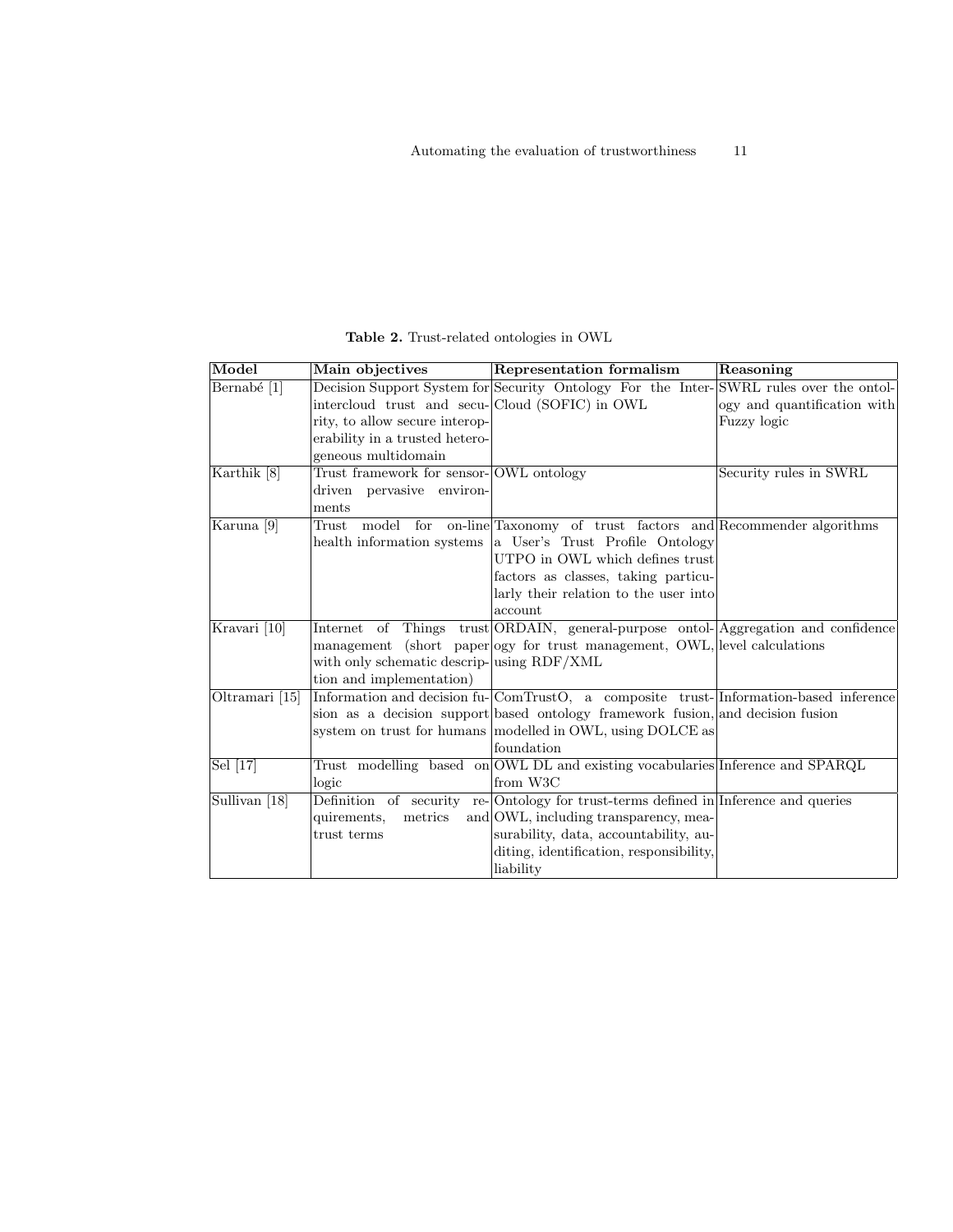12 M. Sel and C.J. Mitchell

# 5 Conclusions and Future Work

The proposed framework demonstrates a possible way to automate the evaluation of trustworthiness. It consists of a data model, rulebooks, a data import and transformation mechanism to create instance data, and queries that verify the satisfaction of selected rules by this data. A potential trustor can select those rules that correspond best to its policy for trustworthiness evaluation. The rules specify requirements regarding the values of a set of data points. Queries allow to verify the satisfaction of these rules. Under the  $\mathcal{TE}$  framework, the interpretation of a trust claim is specified as the outcome of the verification of a rule. As a consequence, the meaning of trustworthiness and the interpretations of trust claims are well defined. Furthermore was demonstrated how information from a wide range of data sources can be selected and transformed in the format of the  $\mathcal{TE}$  data model, leading to a new way to use existing information to logically reason about trustworthiness.

When compared to the use of trust in TTPs, we argue the proposed  $\mathcal{TE}$  model is more precise in terms of semantics regarding the meaning of trustworthiness because it allows a potential trustor to select data points that represent specific information on a potential trustee from a qualified and distributed set of data sources.

The following are candidate topics for future research.

- The potential use of privacy-enhancing techniques to avoid the need for a single linked identity could be investigated.
- The use of legal ontologies could be studied to analyse how additional data points that address legal information could allow expression of legal effects such as presumption of validity and exemption from the burden of proof as components of the evaluation of trustworthiness.
- The possible use of trustworthy hardware and/or software for the creation of attestations could be investigated.
- How independence (or the lack thereof) of participants contributes to trustworthiness could be studied.
- How to create rulebooks for a consensus-governed society rather than for a law-governed society could be investigated. This could include the role of membership organisations such as e.g. the Kantara Initiative<sup>9</sup> as accreditation body and as publisher of a trust list. In such a consensus-governed society the participants must be attested by other participants using a consensus scheme. Many consensus-based schemes that are based on blockchain technology are emerging.
- Regarding the implementation, the use of additional data sources as well as the use of on-line querying rather than the current downloading could be analysed.

Finally, the development of a browser/mail client plug-in that embeds all or parts of the framework is envisaged. This would allow easier experimentation and also access for less technical users.

<sup>9</sup> https://kantarainitiative.org/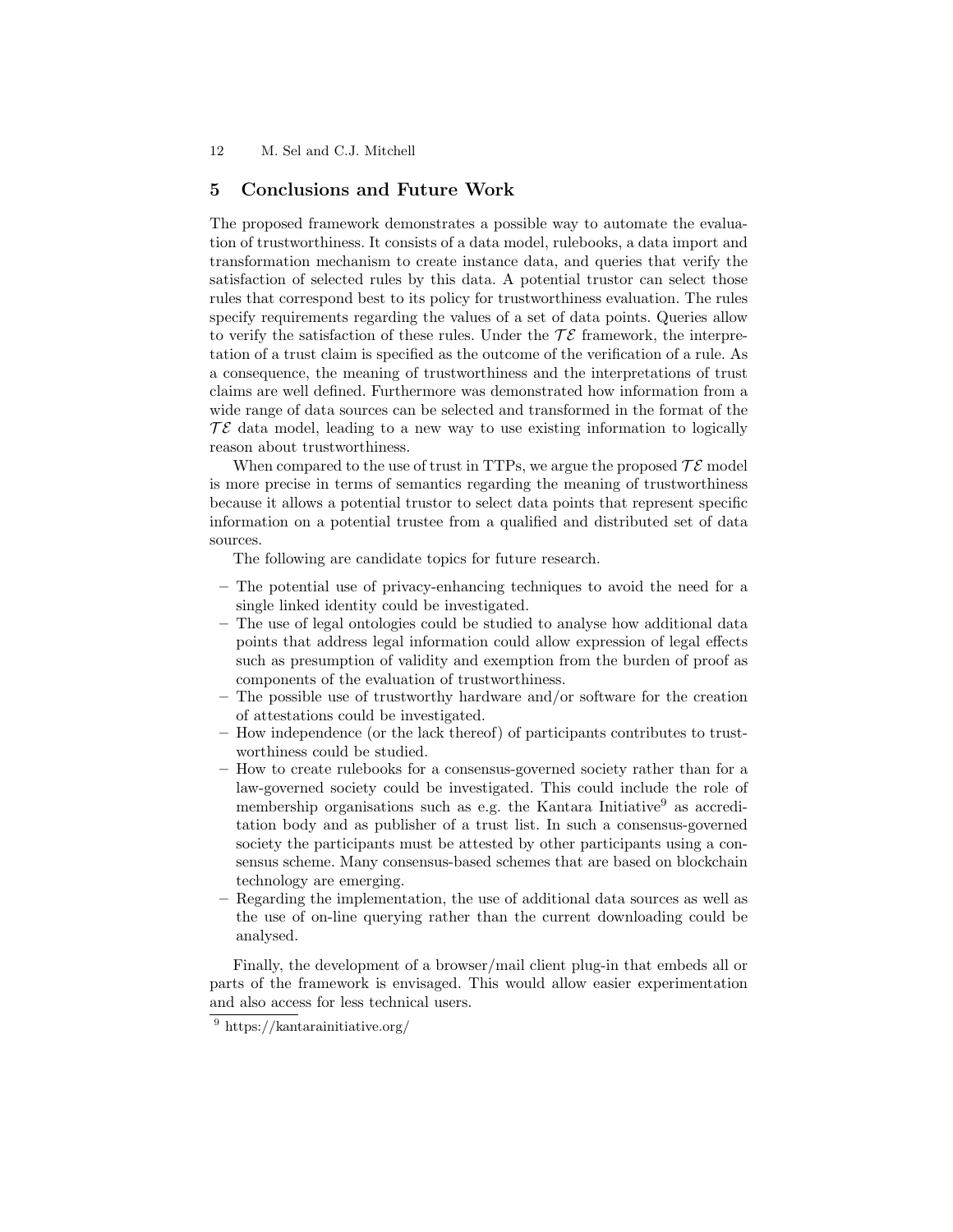## References

- 1. Bernabé, J.B., Pérez, G.M., Skarmeta-Gómez, A.F.: Intercloud trust and security decision support system: an ontology-based approach. J. Grid Comput. 13(3), 425– 456 (2015)
- 2. Castelfranchi, C., Falcone, R.: Trust and control: A dialectic link. Applied Artificial Intelligence 14(8), 799–823 (2000)
- 3. EU: EU 910/2014 Regulation of the European Parliament and of the Council of 23 July 2014 on electronic identification and trust services for electronic transactions in the internal market, oJ L 257, 28.8.2014, p. 73 114
- 4. Gambetta, D.: Can we trust trust? In: Gambetta, D. (ed.) Trust: Making and Breaking Cooperative Relations, pp. 213–237. Basil Blackwell, Oxford (1988)
- 5. Gollmann, D.: Why trust is bad for security. Electronic Notes in Theoretical Computer Science  $157(3)$ ,  $3 - 9$  (2006)
- 6. Huang, J., M. Nicol, D.: An anatomy of trust in public key infrastructure. International Journal of Critical Infrastructures 13, 238 (01 2017)
- 7. ISO/IEC 17000: Conformity Assessment Vocabulary and general principles. Tech. rep., International Organization for Standardization (2020)
- 8. Karthik, N., Ananthanarayana, V.S.: An Ontology Based Trust Framework for Sensor-Driven Pervasive Environment. In: AlDabass, D and Shapiai, MI and Ibrahim, Z (ed.) AMS 2017). pp. 147–152 (2017)
- 9. Karuna, P., Purohit, H., Motti, V.: UTPO: user's trust profile ontology modeling trust towards online health information sources. CoRR abs/1901.01276 (2019)
- 10. Kravari, K., Bassiliades, N.: ORDAIN: an ontology for trust management in the internet of things - (short paper). Lecture Notes in Computer Science, vol. 10574, pp. 216–223. Springer (2017)
- 11. M. Sel, E. Üstündağ Soykan and E. Fasllija: Deliverable 2.5 on Trust and Trust Models. https://www.futuretrust.eu/deliverables (2017), accessed: 2020-06-20
- 12. M. Sel, G. Dißauer and T. Zefferer: Deliverable 2.6 Evaluation Scheme for Trustworthy Services. https://www.futuretrust.eu/deliverables (2018), accessed: 2020-06-23
- 13. Marsh, S.P.: Formalising trust as a computational concept. Ph.D. thesis, University of Stirling (1994), d.Phil. thesis
- 14. Musen, M.A.: The Protégé project: a look back and a look forward. AI Matters 1(4), 4–12 (2015)
- 15. Oltramari, A., Cho, J.: ComTrustO: Composite trust-based ontology framework for information and decision fusion. In: 18th International Conference on Information Fusion, FUSION 2015, Washington, DC, USA, July 6-9, 2015. pp. 542–549 (2015)
- 16. Petrovic, G., Fujita, H.: Soner: Social network ranker. Neurocomputing 202, 104– 107 (2016)
- 17. Sel, M.: Improving Interpretations of Trust Claims. In: Trust Management X 10th IFIP WG 11.11 International Conference, IFIPTM 2016, Darmstadt, Germany, July 18-22, 2016, Proceedings. pp. 164–173 (2016)
- 18. Sullivan, K., Clarke, J., Mulcahy, B.P.: Trust-terms ontology for defining security requirements and metrics. In: Software Architecture, 4th European Conference, ECSA 2010, Copenhagen. pp. 175–180. ACM (2010)
- 19. W3C: PROV-O: The PROV Ontology W3C Recommendation 30 April 2013. https://www.w3.org/TR/prov-o/ (2013), accessed: 2020-12-01
- 20. W3C: The Organization Ontology W3C Recommendation 16 january 2014. https://www.w3.org/TR/vocab-org/ (2014), accessed: 2020-12-01
- 21. W3C: XSL Transformations (XSLT) Version 3.0 W3C Recommendation 8 June 2017. https://www.w3.org/TR/xslt-30/ (2017), accessed: 2020-12-09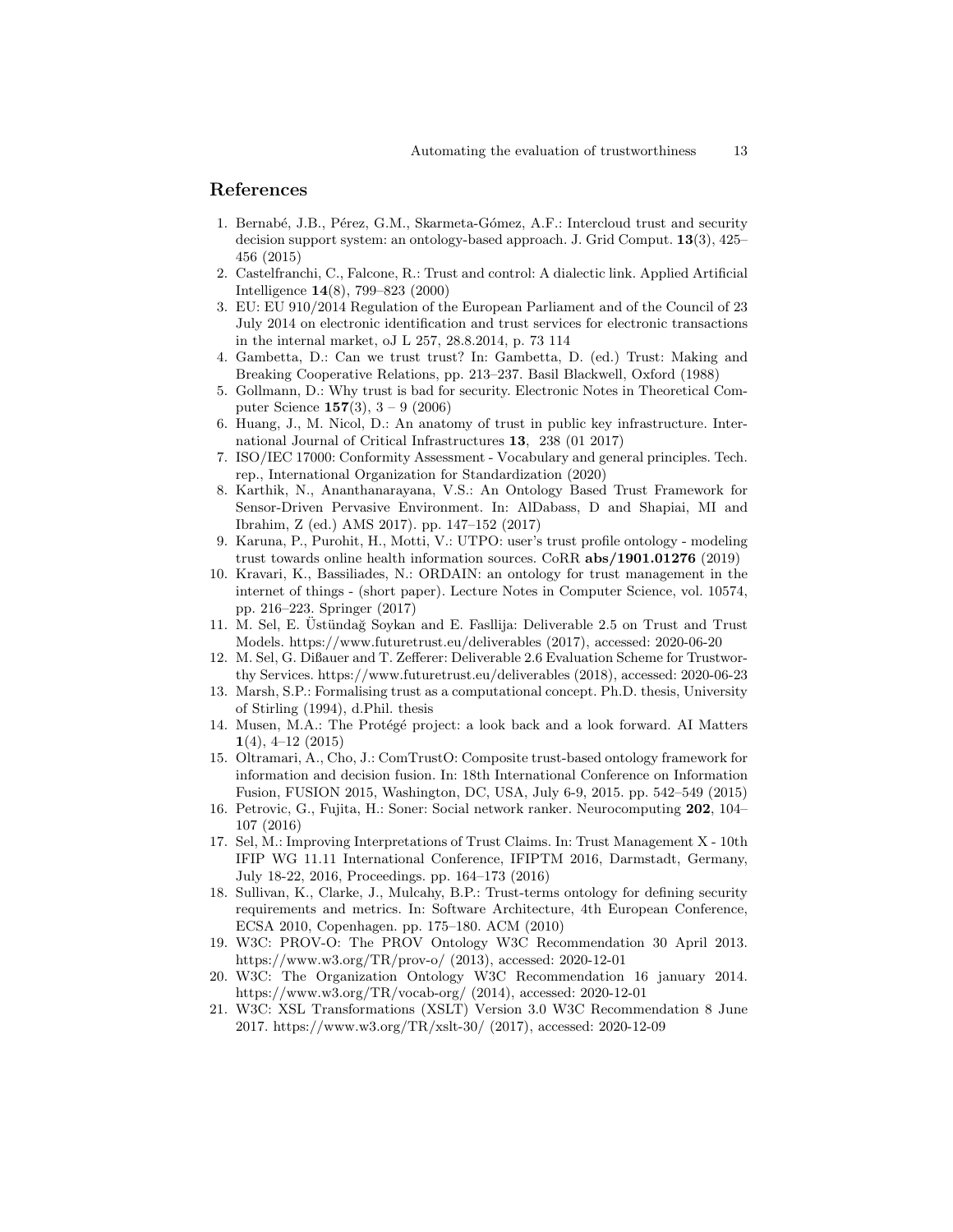# 6 Appendix

Table 3. A selection of evidence service providers and the provenance of their role attestation

|                | <b>EvSP</b>                                                                                | <b>Role Attestation</b>                                                                     | wasDerivedFrom                                                            |
|----------------|--------------------------------------------------------------------------------------------|---------------------------------------------------------------------------------------------|---------------------------------------------------------------------------|
| $\overline{1}$ | te:Certipost-NV-SA                                                                         | te:RoleAttestation-Certipost-NV-<br><b>SA</b>                                               | https://tsl.belgium.be/tsl-be.xml                                         |
| $\overline{2}$ | te:Zetes-SA-NV                                                                             | te:RoleAttestation-Zetes-SA-NV                                                              | https://tsl.belgium.be/tsl-be.xml                                         |
| $\overline{3}$ | te:Certipost-NV-SA                                                                         | te:RoleAttestation-Certipost-NV-<br>SA-self                                                 | https://www.basware.com/en-<br>en/about-basware/legacy-of-<br>innovation/ |
| 4              | te:Zetes-SA-NV                                                                             | te:RoleAttestation-Zetes-SA-NV-<br>self                                                     | https://www.zetes.com/en                                                  |
| $\overline{5}$ | te:SMETS1-PKI-<br>Service-from-SML                                                         | te:RoleAttestation-SMETS1-PKI-<br>Service-from-SML-self                                     | https://www.securemeters.com/                                             |
| $\overline{6}$ | te:Society-for-<br>Worldwide-<br>Interbank-Financial-<br>Telecommunication-<br><b>SCRL</b> | te:RoleAttestation-Society-for-<br>Worldwide-Interbank-Financial-<br>Telecommunication-SCRL | https://tsl.belgium.be/tsl-be.xml                                         |
| $\overline{7}$ | te:DigiCert-Europe-<br>Belgium-BV                                                          | te:RoleAttestation-DigiCert-<br>Europe-Belgium-BV                                           | https://tsl.belgium.be/tsl-be.xml                                         |
| $\overline{8}$ | te:Portima-scrl-cvba                                                                       | te:RoleAttestation-Portima-scrl-<br>cyba                                                    | https://tsl.belgium.be/tsl-be.xml                                         |
| 11             | te:Belgian-Mobile-ID-<br>SA-NV                                                             | te:RoleAttestation-Belgian-Mobile- https://tsl.belgium.be/tsl-be.xml<br><b>ID-SA-NV</b>     |                                                                           |
| 14             | te:Kingdom-of-Belgium-<br>Federal-Government                                               | te:RoleAttestation-Kingdom-of-<br>Belgium-Federal-Government                                | https://tsl.belgium.be/tsl-be.xml                                         |
| 15             | te:Banco-Santander-SA                                                                      | te:RoleAttestation-Banco-<br>Santander-SA                                                   | https://sede.minetur.gob.es/<br>Prestadores/TSL/TSL.xml                   |